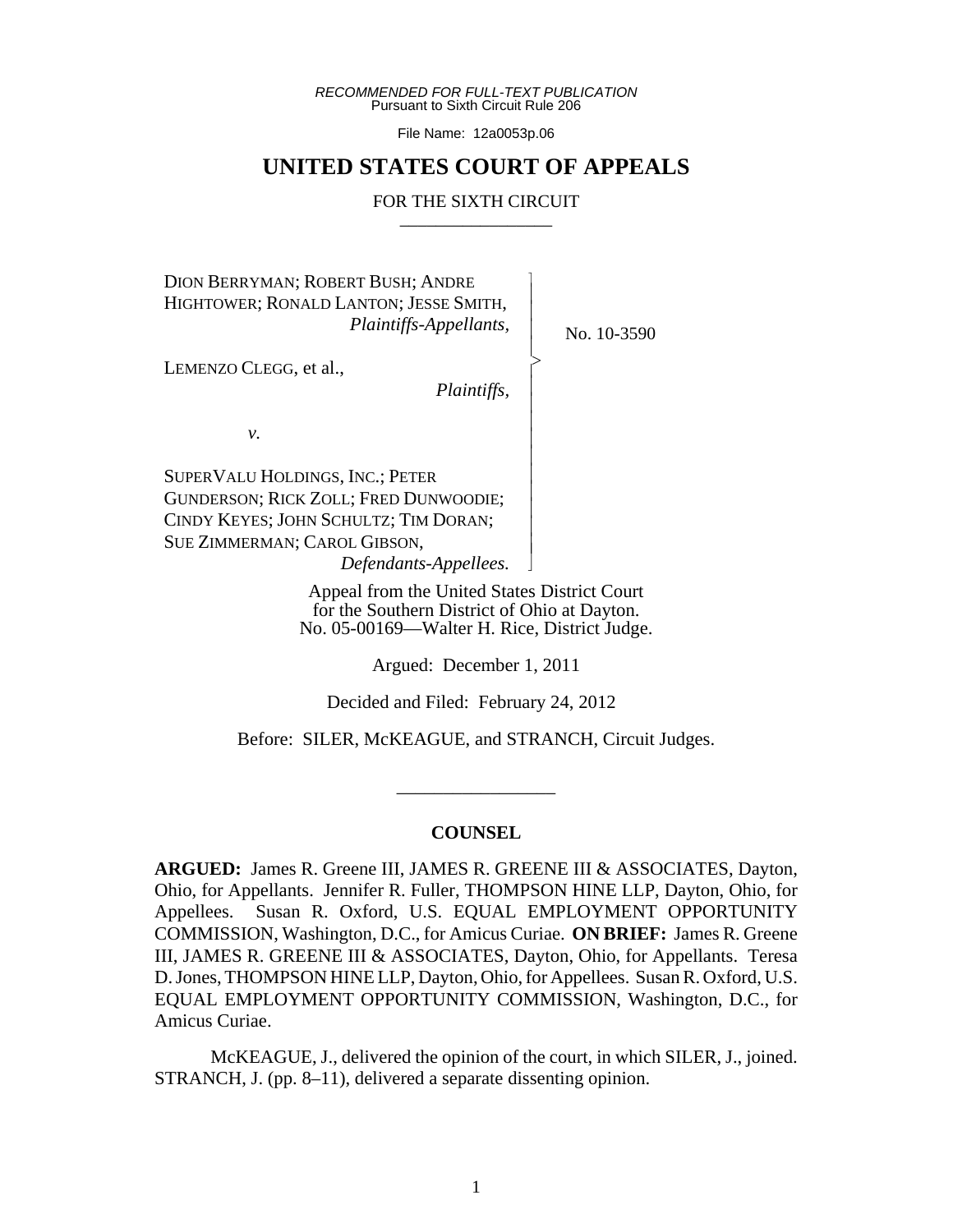# **OPINION \_\_\_\_\_\_\_\_\_\_\_\_\_\_\_\_\_**

**\_\_\_\_\_\_\_\_\_\_\_\_\_\_\_\_\_**

McKEAGUE, Circuit Judge. Eleven current and former employees of SuperValu Holdings, Inc. ("SuperValu") who are African–American brought suit alleging, among other things, that they were exposed to a racially hostile work environment in SuperValu's warehouses. SuperValu moved for summary judgment as to each employee. In response, the employees submitted a detailed list of the incidents which formed the basis of their hostile environment claims. The events listed were scattered sporadically over twenty-five years. They included vulgar graffiti, overtly racist comments by coworkers, and racially motivated pranks.**<sup>1</sup>** Although it found these incidents reprehensible, the district court concluded that they did not amount to a hostile work environment and granted summary judgment to SuperValu. Five employees appeal. We affirm.

### **I. ANALYSIS**

We review the district court's grant of summary judgment de novo. *Blackmore v. Kalamazoo Cty.*, 390 F.3d 890, 894 (6th Cir. 2004). Summary judgment is appropriate where there is "no genuine dispute as to any material fact and the movant is entitled to judgment as a matter of law." Fed. R. Civ. P. 56(a). SuperValu bears the burden of showing the absence of evidence to support at least one essential element of the employees' claims. *Celotex Corp. v. Catrett*, 477 U.S. 317, 323 (1986). The

<sup>&</sup>lt;sup>1</sup>The district court's eleven separate opinions listed the various claims relevant to hostile work environment as to each Plaintiff, having pulled together claims from the Plaintiffs' depositions. For a detailed list of those claims considered by the district court as to Plaintiff Robert Bush, see *Berryman v. SuperValu Holdings, Inc.*, No. 3:05cv169, 2010 WL 1257838, at \*3–\*4 (S.D. Ohio March 31, 2010). For a detailed list of those claims considered by the district court as to Plaintiff Dion Berryman, see *Berryman v. SuperValu Holdings, Inc.*, No. 3:05cv169, 2010 WL 1257848, at \*4–\*5 (S.D. Ohio March 31, 2010). For a detailed list of those claims considered by the district court as to Plaintiff Jesse Smith, see *Berryman v. SuperValu Holdings, Inc.*, No. 3:05cv169, 2010 WL 1257849, at \*4 (S.D. Ohio March 31, 2010). For a detailed list of those claims considered by the district court as to Plaintiff Andre Hightower, see *Berryman v. SuperValu Holdings, Inc.*, No. 3:05cv169, 2010 WL 1257854, at \*4–5 (S.D. Ohio March 31, 2010). For a detailed list of those claims considered by the district court as to Plaintiff Ronald Lanton, see *Berryman v. SuperValu Holdings, Inc.*, No. 3:05cv169, 2010 WL 1257851, at \*3 (S.D. Ohio March 31,  $2010$ ).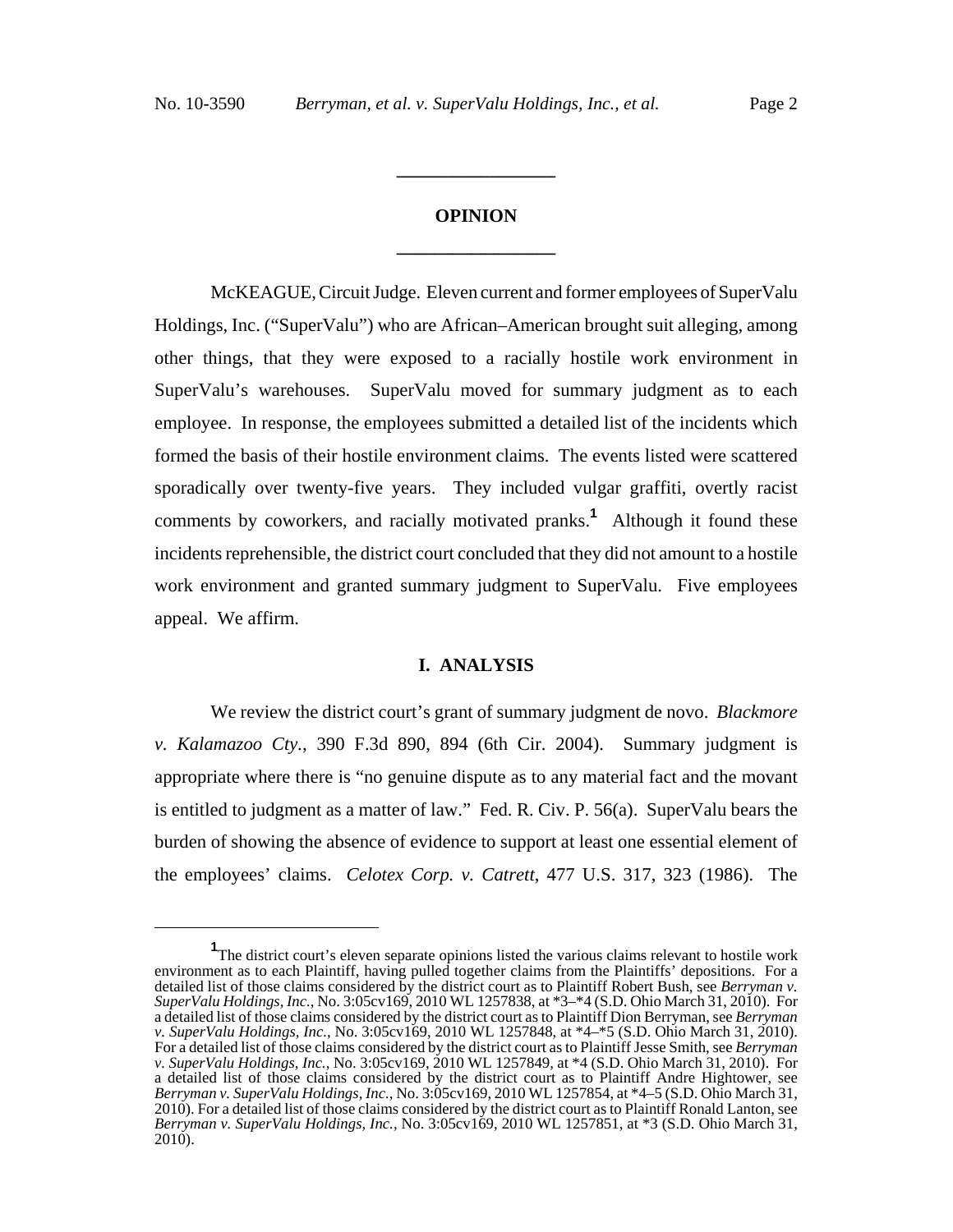employees must then present sufficient evidence through the pleadings and the materials produced through discovery from which a jury could reasonably find in their favor. *Anderson v. Liberty Lobby, Inc.*, 477 U.S. 242, 249 (1986). Summary judgment is not appropriate if the evidence would permit a reasonable jury to return a verdict for the non-moving party. *Barrett v. Whirlpool Corp.*, 556 F.3d 502, 511 (6th Cir. 2009).

Title VII offers employees protection from a workplace "permeated with discriminatory intimidation, ridicule, and insult that is sufficiently severe or pervasive to alter the conditions of the victim's employment and create an abusive working environment." *Harris v. Forklift Sys., Inc*., 510 U.S. 17, 21 (1993) (internal quotations omitted). Summary judgment is improper if plaintiff advances evidence of harassment that is "ongoing," "commonplace," and "continuing." *See Hawkins v. Anheuser-Busch, Inc.*, 517 F.3d 321, 333–34 (6th Cir. 2008) (quoting *Abeita v. TransAmerica Mailings, Inc.*, 159 F.3d 246, 252 (6th Cir. 1998)). But "conduct that is not severe or pervasive enough to create an objectively hostile or abusive work environment—an environment that a reasonable person would find hostile or abusive—is beyond Title VII's purview." *Harris*, 510 U.S. at 21. Likewise, if the victim does not subjectively perceive the environment to be abusive, the conduct has not actually altered the conditions of the victim's employment, and there is no Title VII violation." *Id.* at 21–22.

In granting summary judgment, the district court considered all of the employees' claims for each employee individually and limited its analysis to those events that were either perceived by an individual employee or that the employee knew about. The court based its decision to handle summary judgment in this manner on the totality-of-thecircumstances test articulated in *Jackson v. Quanex Corp.*, 191 F.3d 647 (6th Cir. 1999), reasoning that an event should only be considered part of the totality of the circumstances if an individual employee claimed he was aware of it. The plaintiffs on appeal ("Plaintiffs") make only one claim of error, contending the district court erred by choosing not to consider the claims of all employees in the aggregate.**<sup>2</sup>** We disagree.

<sup>&</sup>lt;sup>2</sup> After listing the separate claims it would consider as to each plaintiff, the district court reasoned that, although reprehensible, the conduct claimed was not "sufficiently severe and pervasive, as a matter of law, to be said to have altered the conditions of [the plaintiffs'] employment." *E.g.*, *Berryman*, 2010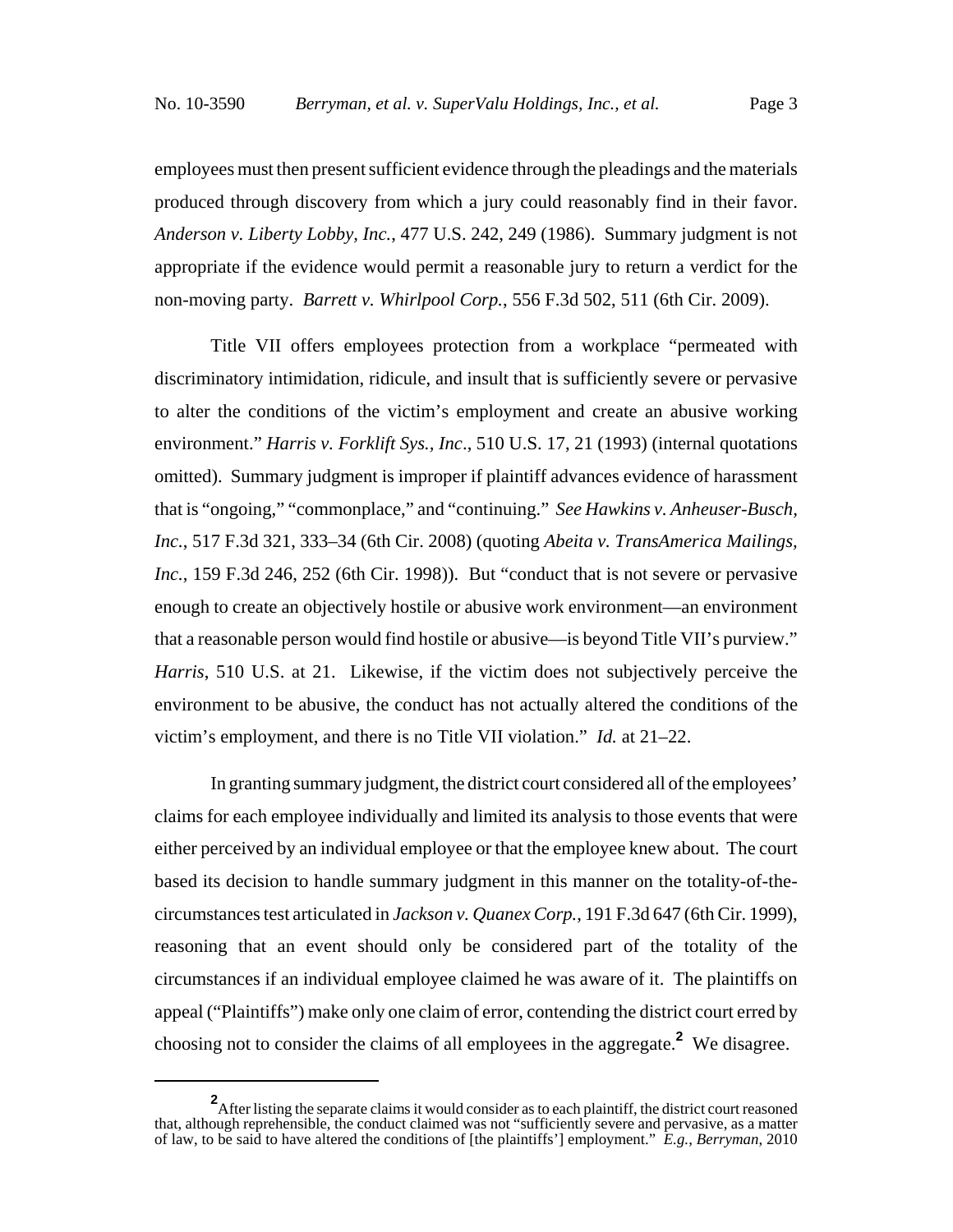The district court correctly interpreted *Jackson*'s totality-of-the-circumstances test to militate against aggregating the claims of all Plaintiffs. In *Jackson*, a single plaintiff sued her employer alleging racial harassment in the form of racist slurs she had either experienced or heard about, racist graffiti she had seen or learned about, disparate treatment towards African–American employees that Jackson was told about, and offensive behavior she experienced or learned of. *See, e.g.*, *id.* at 651 (stating Jackson overheard slurs); *id.* at 652 (stating Jackson saw graffiti in women's restroom and learned of it in the men's room); *id.* at 654 (stating Jackson was told about disparate job treatment of an African–American colleague); *id.* at 654–55 (describing tampering with the valves Jackson used on the job as well as a physical and verbal assault against her). The district court in *Jackson* awarded judgment as a matter of law to Quanex because Jackson "was neither a witness nor a party" to most of the alleged harassment. *Id.* at 656. But this court rejected such a "myopic view of harassment" that would limit claims only to those things that are "directed at or witnessed by" a particular plaintiff. *Id.* at 660, 659.

Instead, the Sixth Circuit adopted a totality-of-the-circumstances test, pointing to the Supreme Court's decision in *Meritor Savings Bank v. Vinson*, 477 U.S. 57 (1986), in stating that "an employer may create a hostile environment for an employee even where it directs its discriminatory acts or practices at the protected group of which the plaintiff is a member, and not just at the plaintiff herself." *Jackson*, 191 F.3d at 661 (citing *Meritor*, 477 U.S. at 65–66). So, courts should aggregate hostile work environment claims, considering even those claims that were not directed at a particular

WL 1257848, at \*16. The Equal Employment Opportunity Commission filed a brief as amicus curiae taking issue with the conjunctive way in which the district court articulated the test in parts of its opinions, i.e., the use of the phrase "severe *and* pervasive" as opposed to "severe *or* pervasive." We agree that a disjunctive test, i.e., "severe *or* pervasive," is proper. *Barrett v. Whirlpool Corp.*, 556 F.3d 502, 514 (6th Cir. 2009) (observing that "'severe or pervasive' is properly considered in the disjunctive") (citing *Harris v. Forklift Sys., Inc.*, 510 U.S. 17, 21 (1993)). However, a reading of the district court's opinions shows that, in comparing each of the employees' claims to other cases from this Circuit, the court actually applied the proper, disjunctive standard even though it articulated the standard conjunctively at times throughout the opinions. *See, e.g.*, *Berryman*, 2010 WL 1257848, at \*14–16 (comparing Plaintiff Dion Berryman's case to several Sixth Circuit cases, including *Smith v. Leggett Wire Co.*, 220 F.3d 752, 760 (6th Cir. 2000), which articulated the disjunctive "severe or pervasive" standard).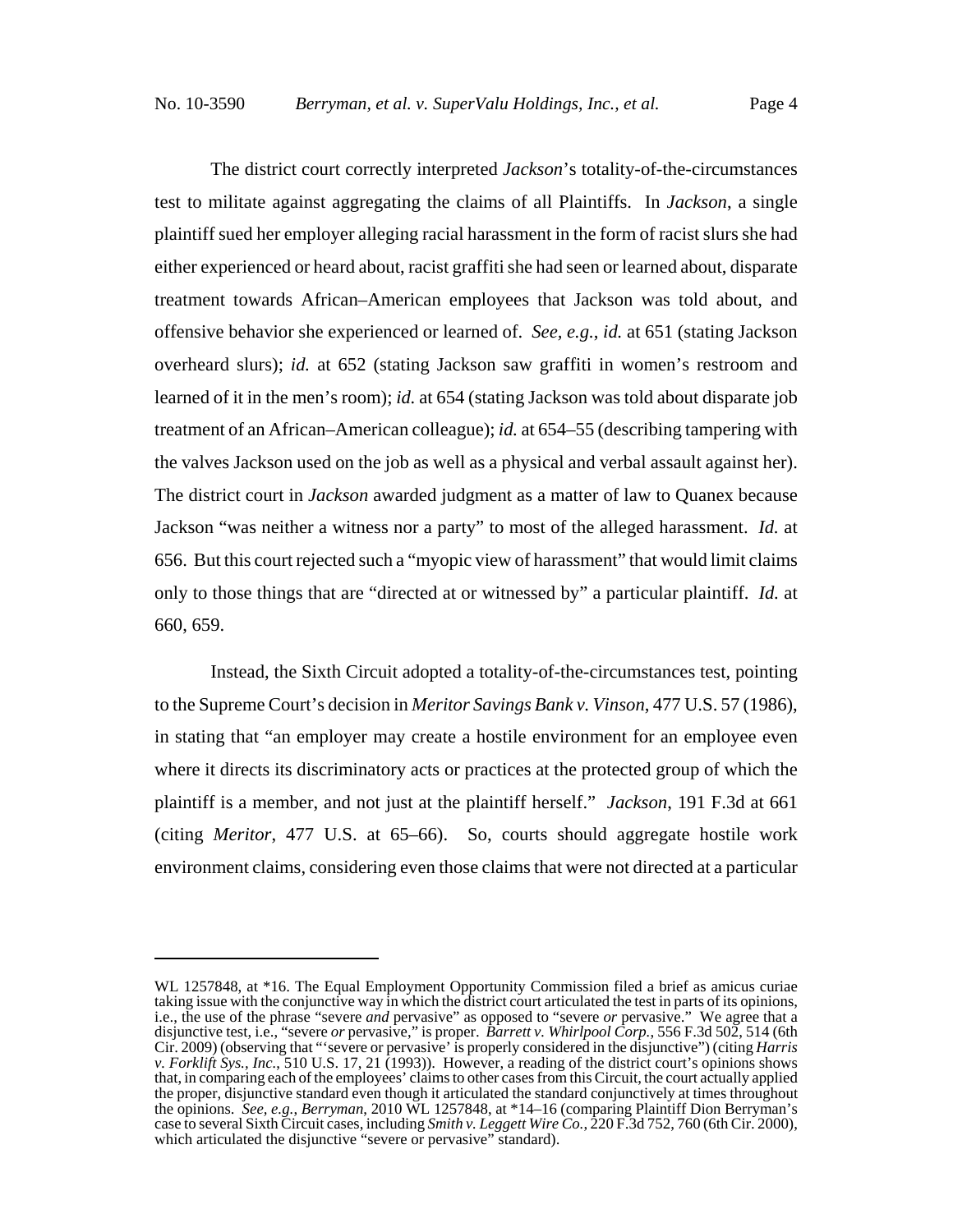plaintiff and those claims that a particular plaintiff did not witness. *Jackson*, 191 F.3d at 661.

But *Jackson* does not stand for the broader proposition that a group of plaintiffs may aggregate all of their claims regardless of whether they were aware of one another's experiences or not. Quite the contrary. Implicit in the consideration of the totality of the circumstances is that a plaintiff was aware of the harassment that was allegedly directed toward other employees. *See id.* at 661. The *Jackson* court said as much. *See id.* It based its decision on the fact that the Sixth Circuit, in prior decisions, had "credited evidence of racial harassment directed at someone other than the plaintiff when the plaintiff knew a derogatory term had been used." *Id.* at 661 (citing *Moore v. KUKA Welding Sys.*, 171 F.3d 1073, 1079 (6th Cir. 1999)). The *Jackson* court also reasoned that "'the fact that a plaintiff learns second-hand of a racially derogatory comment or joke . . . can impact the work environment.'" *Id.* (quoting *Schwapp v. Town of Avon*, 118 F.3d 106, 111–12 (2d Cir. 1997) (internal citation omitted)). And finally, "evidence that Jackson learned of these incidents clearly demonstrated that . . . she subjectively perceived that her work environment was one hostile to her." *Id.* In short, a plaintiff does not need to be the target of, or a witness to harassment in order for us to consider that harassment in the totality of the circumstances; but he does need to know about it.

It follows that the district court properly declined to aggregate all claims made by all Plaintiffs if they failed to show they were each aware of the harassment claimed by the others. In their response to SuperValu's motion for summary judgment, Plaintiffs submitted an exhibit which they described as a "detailed list of the incidents which form the basis for the Plaintiffs' hostile environment claims." Although the dissent characterizes Plaintiff's list as non-inclusive, this language would tend to indicate that the list was presented to the district court as inclusive of all hostile environment claims. Nonetheless, the district court contemplated not only the items listed in that exhibit, but also additional claims found in Plaintiffs' depositions. *See, e.g.*, *Berryman*, 2010 WL 1257848, at \*5 (listing the claim that "[o]n one occasion in 2005, Berryman saw the word 'nigger' written on his work machine" and citing Berryman's deposition).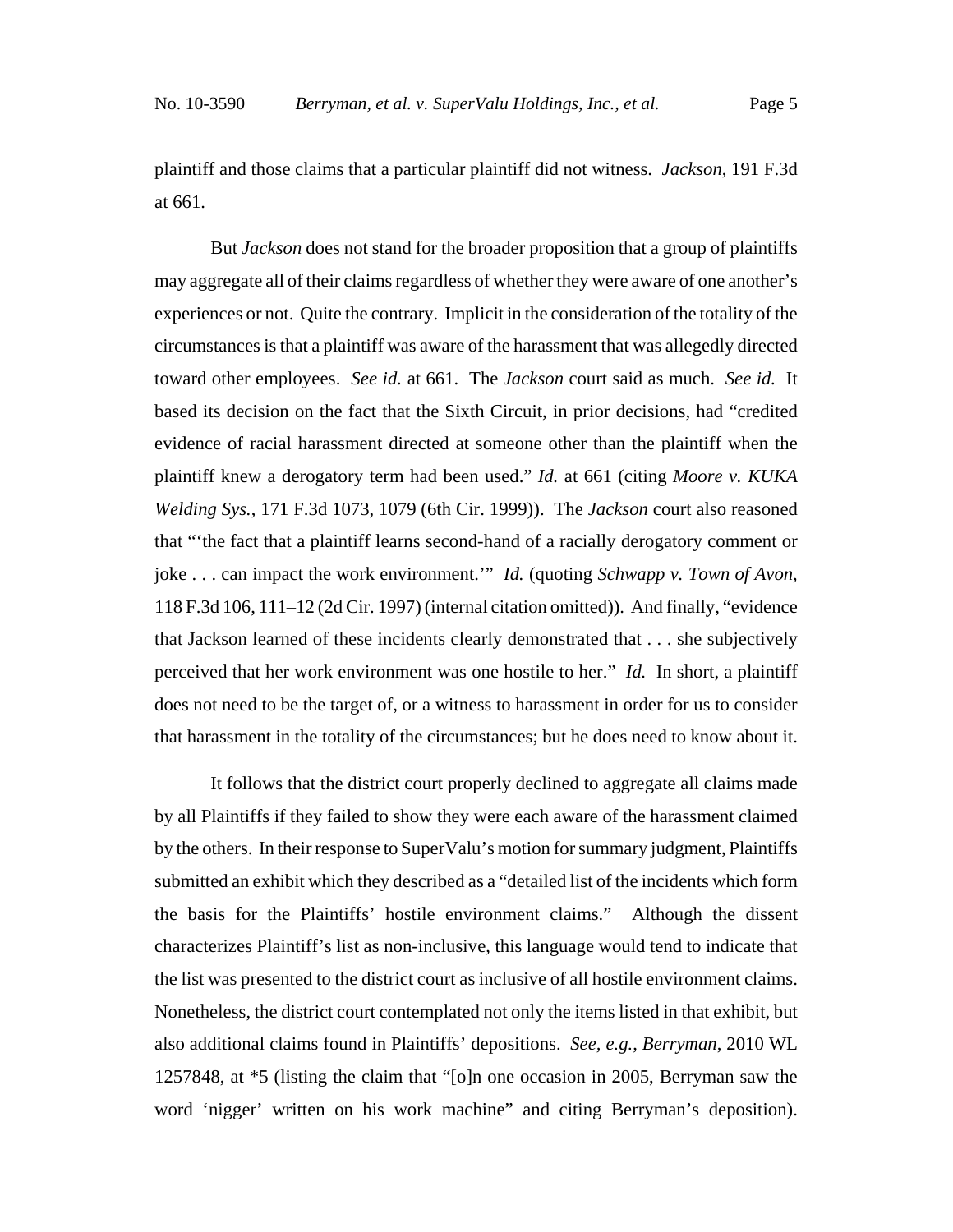However, upon review of the record, the district court concluded that Plaintiffs had "point[ed] to nothing to indicate that [they were] aware of any of the acts of harassment alleged by the other Plaintiffs in this litigation, other than those [that were specifically claimed]." *E.g.*, *id.* at 13 n.16.

To secure aggregated review of their claims on summary judgment, Plaintiffs needed to marshal basic evidence to show that they were individually aware of the harassment experienced by other plaintiffs. *See InterRoyal Corp. v. Sponseller*, 889 F.2d 108, 111 (6th Cir. 1989). They failed to do so. It may be tempting to assume, as the dissent does, that due to the public nature of some of the alleged acts of harassment, e.g., graffiti in the bathrooms and on warehouse pallets, Plaintiffs may have been aware of some events they did not mention in their individual depositions. But this assumption is unwarranted. In a physically large and partitioned workplace like the separated warehouses in this case, it is inappropriate for us to infer that Plaintiffs perceived events they did not discuss in their depositions.**<sup>3</sup>** The most illustrative example is the effigy of an African American supervisor, which was allegedly hung "for all the warehouse to see it." We agree that such a display was repugnant, but none of the named plaintiffs on appeal gave any indication in their depositions that they were even aware of it, despite its allegedly public location and questions prompting them to disclose all such incidents they remembered. We cannot assume Plaintiffs were aware of those things that they did not discuss in hundreds of pages of depositions. Such an assumption would overstep the reasonable inferences we are obliged to draw in favor of the non-moving party on summary judgment. *See Matsushita Elec. Indus. Co. v. Zenith Radio Corp.*, 475 U.S. 574, 587 (1986).

On occasion, we have found it reasonable to infer that a plaintiff was affected by behavior not directed at him or her. *See, e.g.*, *Gallagher v. C.H. Robinson Worldwide, Inc.*, 567 F.3d 263, 273–74 (6th Cir. 2009). In *Gallagher*, where a plaintiff claimed a sexually hostile work environment, the district court overlooked the configuration of the

**<sup>3</sup>** The record shows that there are two distinct warehouses, three separate bathrooms, and pallets that cycle in and out of the warehouses. *See, e.g.*, R. 70, Gunderson Dep., at 17; R. 77-4, Doran Aff., at ¶ 3.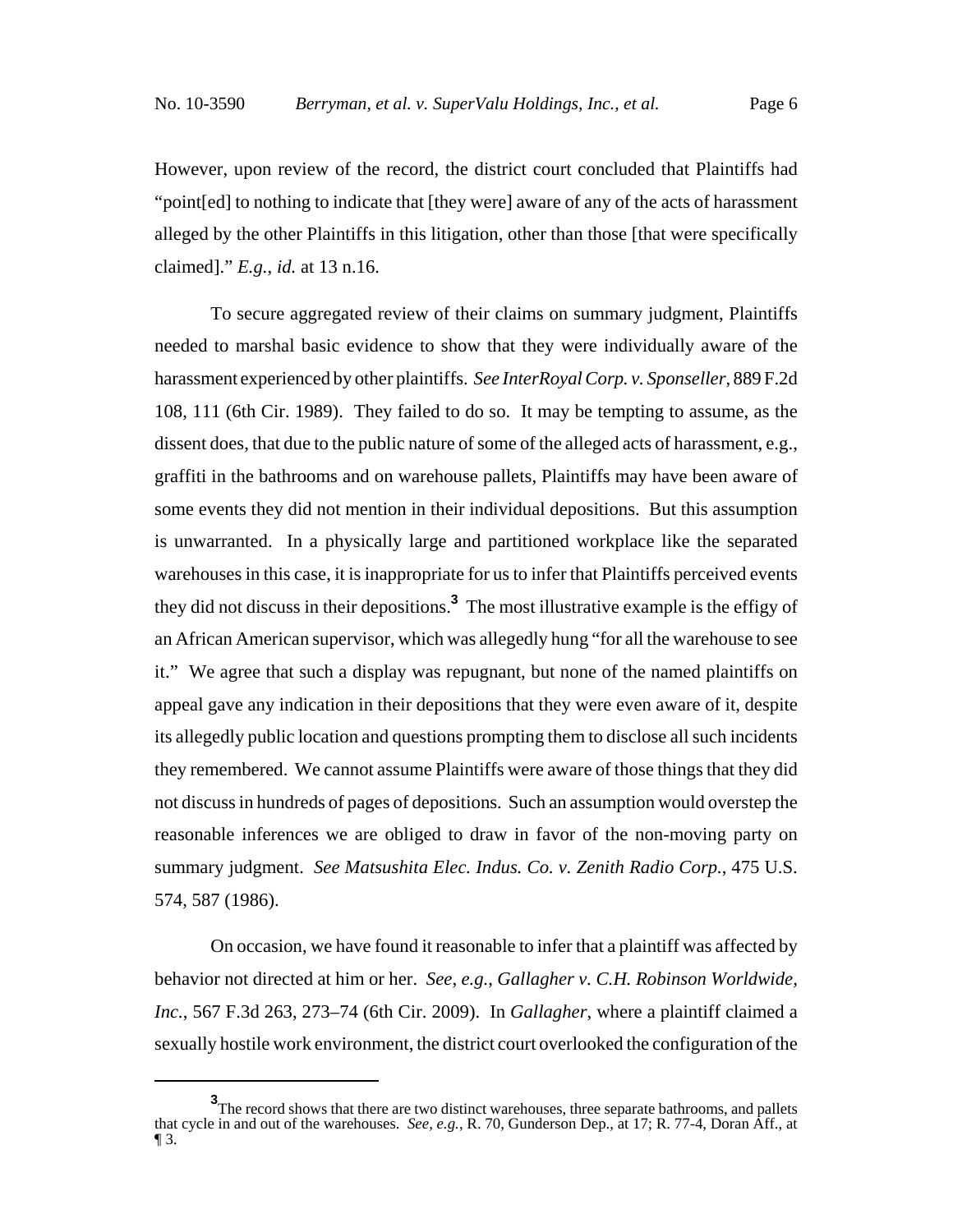workplace, which was such that the plaintiff could not avoid the offensive conduct of her coworkers. *Id.* at 273. Not only was Gallagher aware of the offensive conduct, "she was unavoidably exposed to it." *Id.* Here, the district court noted that the record was devoid of any claim that workers would be unavoidably exposed to the various acts of graffiti, comments, or jokes. *E.g.*, *Berryman*, 2010 WL 1257848, at \*5 n.16.

 Importantly, the district court did consider those instances in which Plaintiffs gained second-hand knowledge of a particular incident of harassment, precisely as *Jackson* requires. *See Jackson*, 191 F.3d at 661. It contemplated the fact that Plaintiff Berryman "saw one or two pictures of monkeys, a picture of police cars chasing O.J. Simpson, and photos of 'dark people' drawn on boxes and on poles." *Berryman*, 2010 WL 1257848, at \*5 (citing Berryman Dep. at 112–13). The court also regarded the fact that Plaintiff Andre Hightower "saw photographs taken of the word 'nigger' written on the warehouse floor, along with a drawing of people with 'large lips, nappy hair.'" *Berryman*, 2010 WL 1257854, at \*5 (citing Hightower Dep. at 30–33).**<sup>4</sup>** That Plaintiffs described some harassment they learned of from other employees reinforces the district court's determination that it could not presume Plaintiffs were aware of events they did not individually claim.

 After pulling together evidence from Plaintiffs' depositions as well as their proffered exhibits, the district court properly found that Plaintiffs failed to show they were aware of the majority of harassment alleged by their fellow employees. It then correctly concluded that Plaintiffs' claims should be considered individually. Thus, the Plaintiffs' claim of error is denied.

### **II. CONCLUSION**

Accordingly, we **AFFIRM** the district court's decision to grant SuperValu's motion for summary judgment.

**<sup>4</sup>** In addition, the district court considered evidence that Andre Hightower and Dion Berryman were told about racist remarks said to other employees. *E.g.*, *Berryman*, 2010 WL 1257854, at \*4. However, the court noted that "the Plaintiff points to no exceptions to the hearsay rule, which would allow the Court to consider these assertions" in determining whether the environment was objectively hostile. *Id.*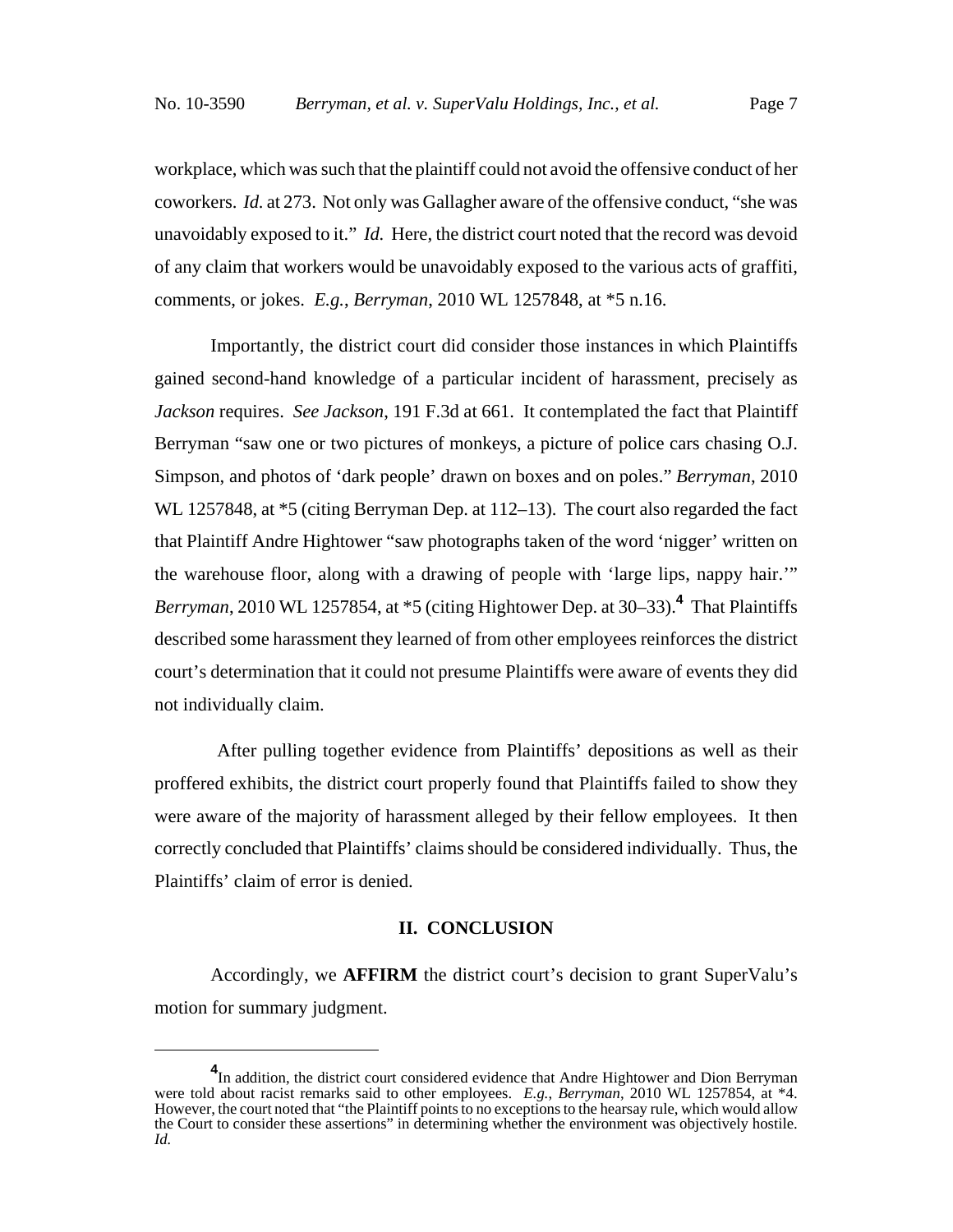## **DISSENT \_\_\_\_\_\_\_\_\_\_\_\_\_\_\_\_**

**\_\_\_\_\_\_\_\_\_\_\_\_\_\_\_\_**

JANE B. STRANCH, Circuit Judge, dissenting. I respectfully dissent from the majority opinion because I believe the record contains sufficient facts to withstand summary judgment on Plaintiffs' hostile work environment claims. As the EEOC summarized in its amicus brief, the record demonstrates ongoing repetition of highly offensive racial insults—including the words "nigger," "Buckwheat," "boy," "monkey," and variations on these offensive racial pejoratives—spanning several decades and manifested in several different forms, including verbal insults, written graffiti, insulting caricatures, musical lyrics, and jokes. Much of this conduct occurred in public areas of the warehouse and was thus either actually seen by many employees or was likely seen by many employees. For example, an effigy was hung twenty feet from the floor (in an area "where everybody comes to charge their machines") with an accompanying cardboard sign bearing an African-American supervisor's name and the words "nigger supervisor." The effigy was not removed until several days later, "[long] enough for all the warehouse to see it," according to one of the employees.

I trust it is uncontroversial that the totality of all the incidents alleged by the Plaintiffs would be sufficiently "severe or pervasive" to constitute a hostile work environment. I am troubled, then, that the Plaintiffs are barred from their day in court, not because of the conduct to which they were subjected, but because their attorney did not undertake the tedious and seemingly unnecessary task of listing each of the numerous incidents separately for the five Plaintiffs in this appeal (not to mention the additional six members of the initial lawsuit), presumably in individual briefs.

I am further concerned because it appears that the Defendant was allowed to create this repetitive-listing burden by the mere expedient of filing separate motions for summary judgment as to each Plaintiff. The Plaintiffs did not file separate complaints and they would not have had separate trials. This case was originally filed as a class action lawsuit by all the Plaintiffs and it proceeded as an action by a group of Plaintiffs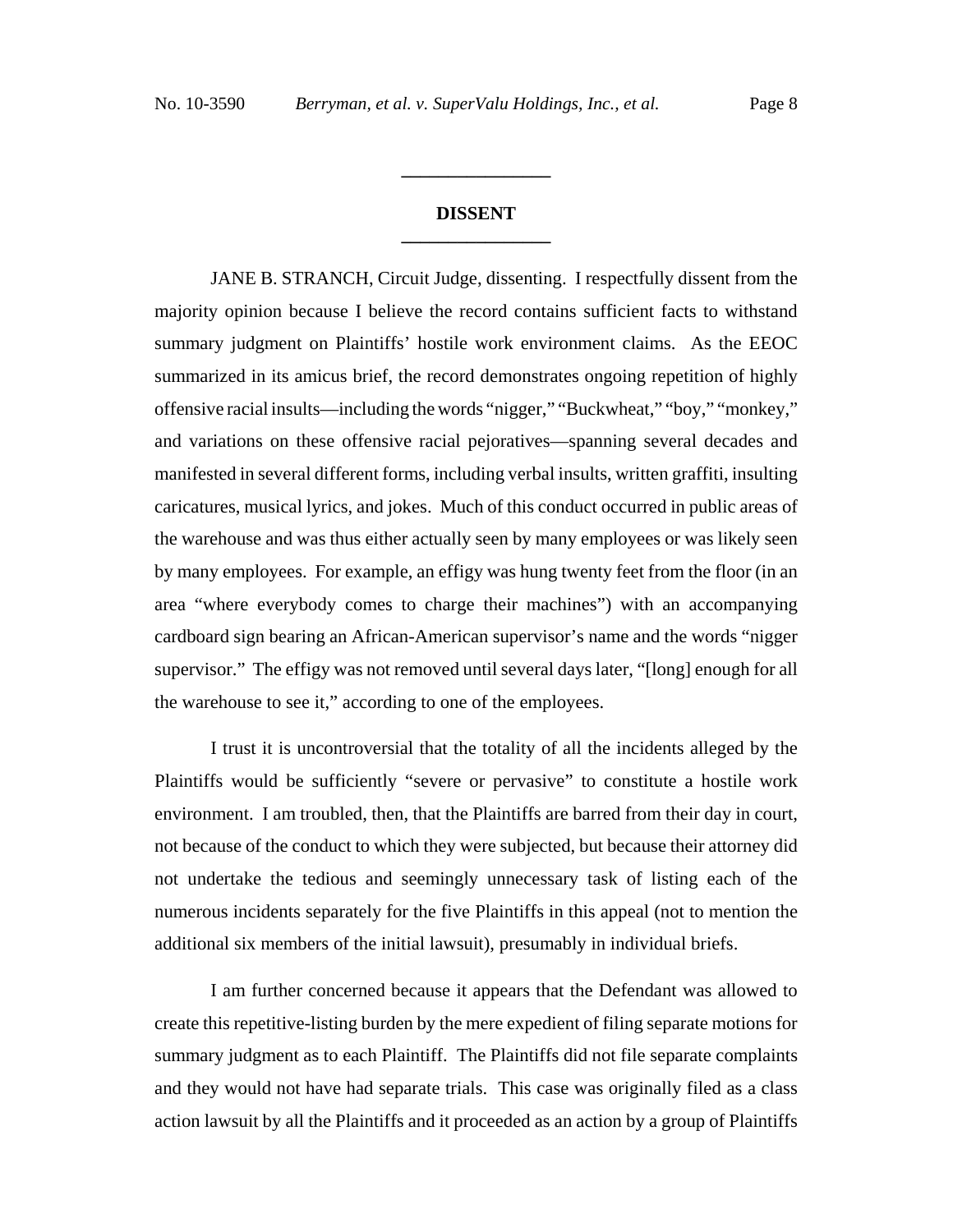concerning *their* work environment. It begs credulity to suggest that the Plaintiffs were not well aware of each other's problems at work. Access to one's day in court should not be destroyed by a pleading mechanism that results in a presumption of an individual, segregated work environment for each Plaintiff when, in fact, those Plaintiffs indisputably worked together, shared their work environment concerns with one another, and then joined together to file one lawsuit with the same claims and the same attorney.

This case comes to us at the summary judgment stage at which we need only consider whether "[u]nder the facts as alleged in this case, viewed in their entirety and in their proper context, we believe a rational trier of fact could conclude that [Plaintiffs were] subjected to a hostile work environment." *Williams v. Gen. Motors Corp.*, 187 F.3d 553, 563 (6th Cir. 1999). A case should not be summarily dismissed if "at minimum, the allegations raise a question of fact for the jury." *Id.* Here, the sheer number of racially-hostile incidents that the Plaintiffs testified occurred in public areas at the same company over many years at minimum raised a question of fact as to whether the Plaintiffs were subjected to a hostile work environment.

This Court has made clear that summary judgment is inappropriate whenever a plaintiff alleges harassment that is "ongoing," "commonplace," and "continuing." *Hawkins v. Anheuser-Busch, Inc.*, 517 F.3d 321, 333-34 (6th Cir. 2008) (quoting *Abeita v. TransAmerica Mailings, Inc.*, 159 F.3d 246, 252 (6th Cir. 1998)). A plaintiff who satisfies this standard need not allege each and every incident, much less actual knowledge thereof, because "when a victim makes allegations of ongoing harassment, the 'inability to recount any more specific instances goes to the weight of [the victim's] testimony, a matter for the finder of facts.'" *Id.* (same).

I find the sheer number and duration of offensive incidents on the record sufficient to be considered "ongoing." In addition to the specific types of grossly offensive racial harassment summarized above, the Plaintiffs specifically alleged in their complaint that they were: (1) "routinely assigned to heavy orders despite assurances that the assignments are randomly assigned," (2) "subjected to more drug testing than white employees," (3) "routinely ordered back to work while white employees are ignored by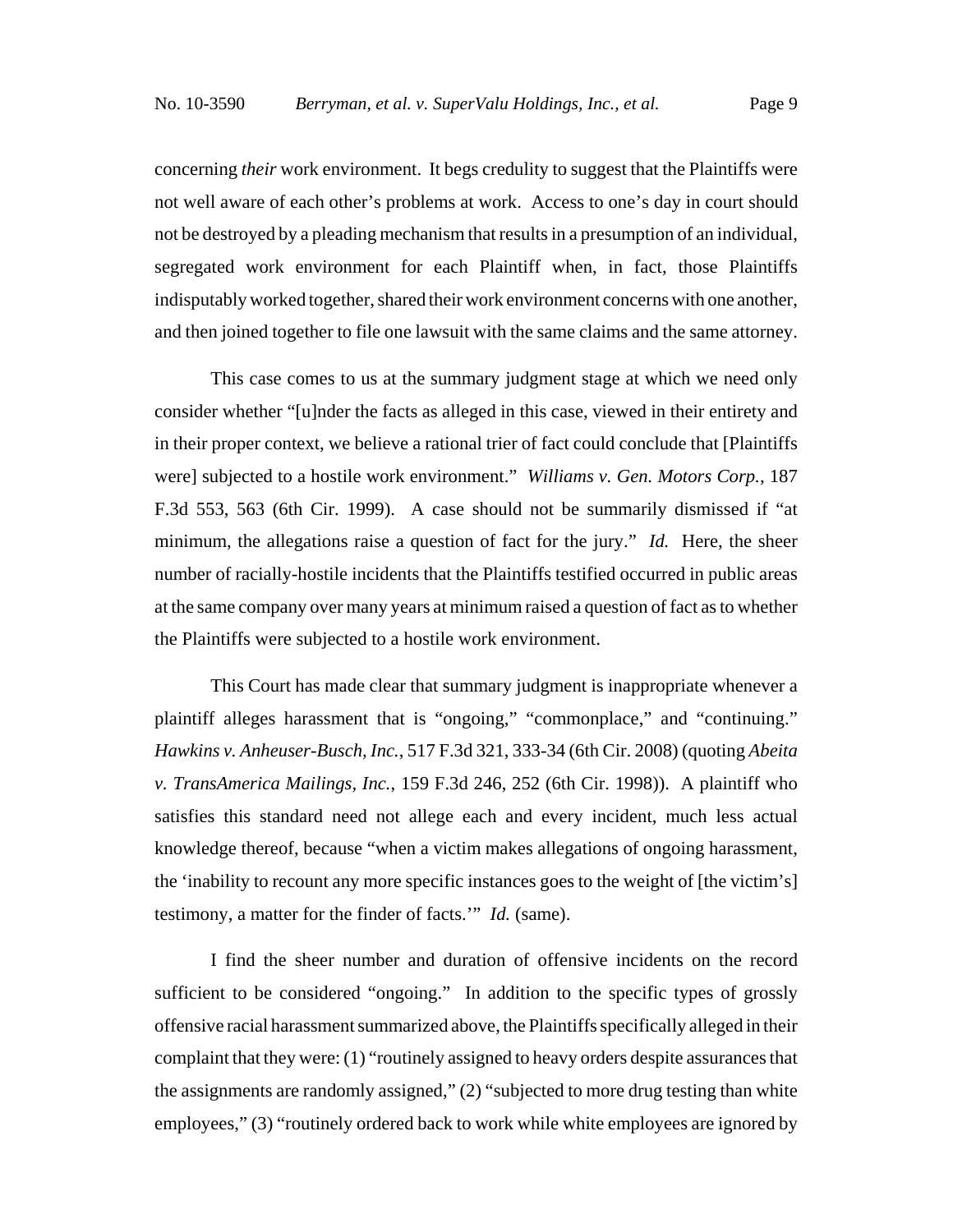management, even though everyone started their break at the same time,"  $(4)$  "never ... approached about having a supervisory position within Supervalu," (5) "denied training while white employees with less seniority were given training," (6) "disciplined for mistakes or being out of their work area while other white employees are not disciplined for the same actions," and (7) "denied overtime or discouraged from signing up for overtime only to discover that white employees with less seniority worked overtime."

Examples of this ongoing conduct are reviewed and highlighted elsewhere in the record. In Plaintiff Berryman's interrogatory responses, for example, he stated that he was (1) written up for being out of his work area while white employees were not, (2) denied training received by white employees with less seniority, (3) "given [a] larger workload to do by himself while white employees are given [a] smaller workload to do with assistance," (4) told to get back to work when talking to a black co-worker while white employees were allowed to continue talking, (5) subjected to other employees looking up his work statistics and making comments about his statistics and race, despite repeated complaints to supervisors, (6) "discipline[d] for using the word 'bitch' while the white employee . . . he was talking to was not disciplined for using the phrase 'black ass,'" (7) "approached in the break room and told to go back to work by a supervisor . . . who did not instruct the white employees in the break room to go back to work," (8) aware of "job[s] being held for white employees who are not present at the job selection meeting when their names are called while black employees are automatically skipped if not present when their name is called." I believe that the testimony of these types of repeated, racially-motived actions in the workplace, which is basically ignored in the majority's opinion, should have been sufficient to overcome summary judgment under the *Abeita* standard.

To the extent that *Jackson v. Quanex Corp.* requires a plaintiff to prove knowledge of events giving rise to a hostile work environment claim, it squarely holds that a plaintiff must be permitted to introduce evidence from co-workers in order "to present evidence of events at [a company] giving rise to the hostile environment there" from which "reasonable jurors" could conclude that the plaintiff "was the victim of"